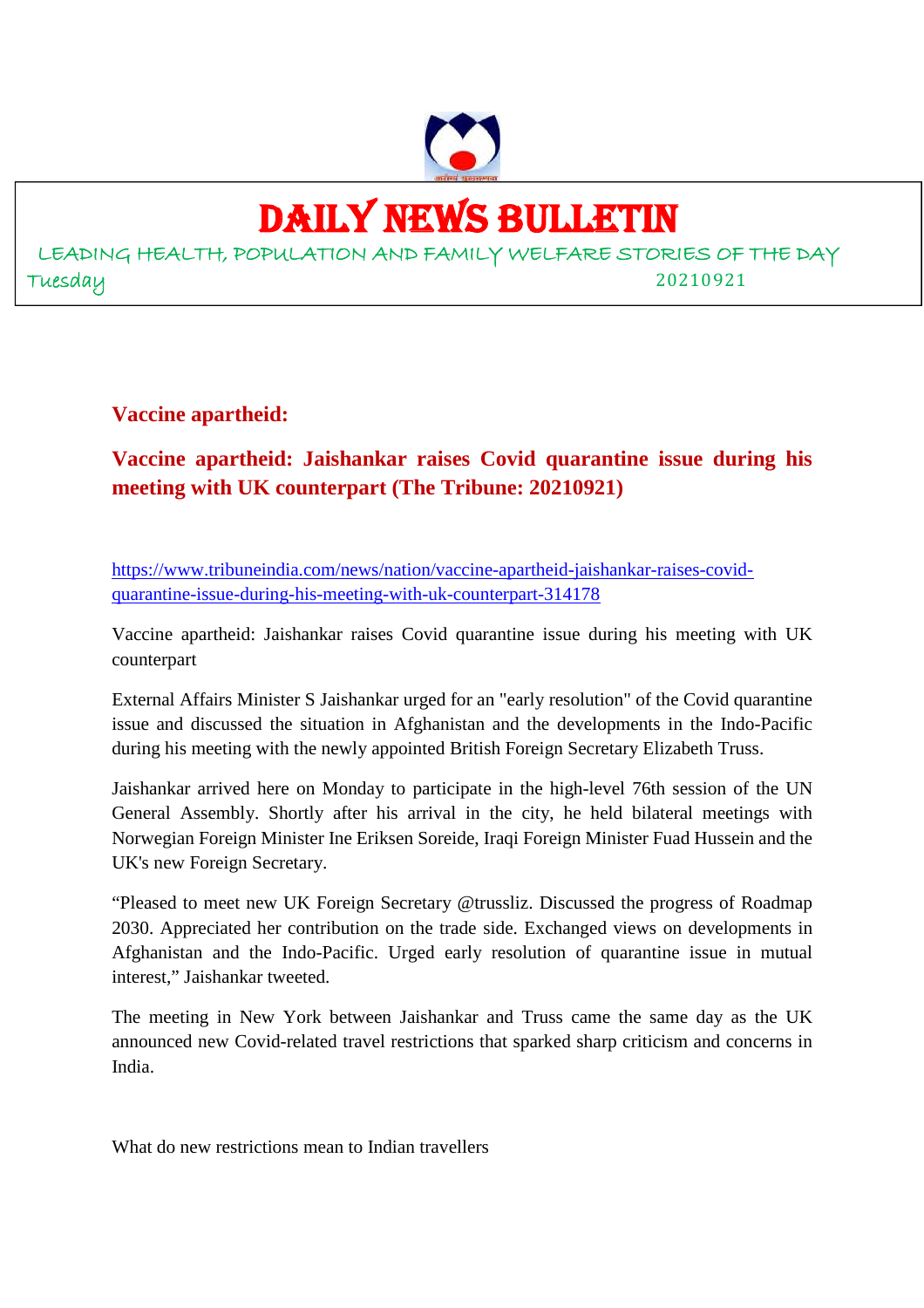According to new rules, Indian travellers who have received both doses of the Covishield vaccine manufactured by the Serum Institute of India (SII) will be considered unvaccinated and will have to undergo self-isolation for 10 days.

From October 4, the current "traffic light system" of red, amber, green countries based on levels of Covid risk will be replaced by one red list of countries.

The scrapping of the amber list, which is what India is currently on, means a reduced PCR test cost burden only for some travellers.

The expanded list of countries whose vaccines are recognised in the UK does not include India.

It means Indians vaccinated with Covishield, the SII-produced Oxford-AstraZeneca vaccine, would be required to undergo compulsory PCR tests as well as self-isolation. PTI

### **Pandemic**

### **Need to end pandemic, response too slow: United Nations (The Tribune: 20210921)**

https://www.tribuneindia.com/news/coronavirus/need-to-end-pandemic-response-too-slowunited-nations-313923

UN Secretary-General Antonio Guterres on Monday gave a rallying call for urgent action to end the Covid-19 pandemic, which has killed over four million people across the world, saying the response of the international community to fight the pandemic "has been too slow and too unequal." - Reuters file photo

UN Secretary-General Antonio Guterres on Monday gave a rallying call for urgent action to end the Covid-19 pandemic, which has killed over four million people across the world, saying the response of the international community to fight the pandemic "has been too slow and too unequal." "Our world is challenged like never before. From climate change, to conflicts, to Covid-19, which is putting the Sustainable Development Goals (SDGs) further out of reach," Guterres said at the 2nd SDG Moment on the eve of the commencement of the high-level week of the 76th session of the UN General Assembly.

The 2nd SDG Moment to take stock of the 2030 Agenda comes as the world experiences a deeply uneven response to the Covid-19 pandemic, which risks creating a two-tier recovery with significant implications for the advancement of the SDGs, especially in developing countries. — PTI

Washington: Pfizer said on Monday that its Covid-19 vaccine works for children aged 5 to 11 years and that it would seek US authorisation for this age group soon — a step toward beginning inoculating youngsters. AP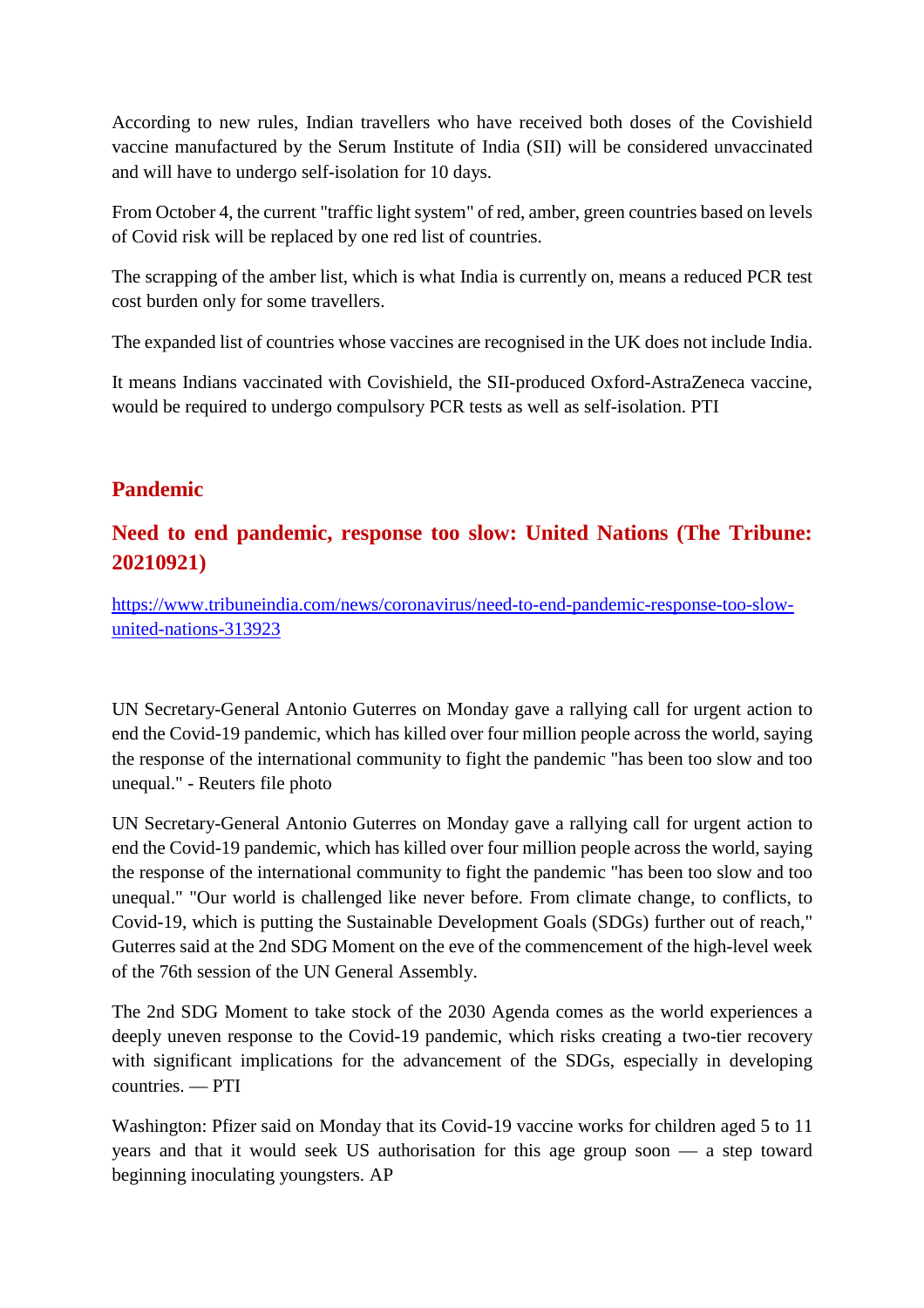UK rolls out vax for schoolchildren

London: The UK's health service started rolling out Covid-19 vaccines for schoolchildren aged 12-15 on Monday as part of the latest expansion of the country's vaccination programme. PTI

### **New Cases**

### **India logs 30,256 new Covid cases, 295 more deaths (The Tribune: 20210921)**

https://www.tribuneindia.com/news/coronavirus/india-logs-30-256-new-covid-cases-295 more-deaths-313738

The national Covid recovery rate was recorded at 97.72 per cent

With 30,256 people testing positive for coronavirus infection, India's total tally of Covid cases rose to 3,34,78,419, while the active cases declined to 3,18,181, the lowest in 1,83 days, according to the Union health ministry data updated on Monday.

The death toll climbed to 4,45,133 with 295 more fatalities, according to the data updated at 8 am.

The active cases have declined to 3,18,181 comprising 0.95 per cent of the total infections, the lowest since March 2020, while the national Covid recovery rate was recorded at 97.72 per cent, the health ministry said.

A reduction of 13,977 cases has been recorded in the active Covid caseload in a span of 24 hours.

Also, 11,77,607 tests were conducted on Sunday taking the total cumulative tests conducted so far to 55,36,21,766.

The daily positivity rate was recorded at 2.57 per cent. It has been less than 3 per cent for the last 21 days.

The weekly positivity rate was recorded at 2.07 per cent. It has been below 3 per cent for the last 87 days, according to the health ministry.

The number of people who have recuperated from the disease has surged to 3,27,15,105, while the case fatality rate was recorded at 1.33 per cent, it said.

The cumulative doses administered in the country so far under the nationwide vaccination drive has exceeded 80.85 crore, according to the ministry.

The 295 fresh fatalities include 152 from Kerala and 49 from Maharashtra.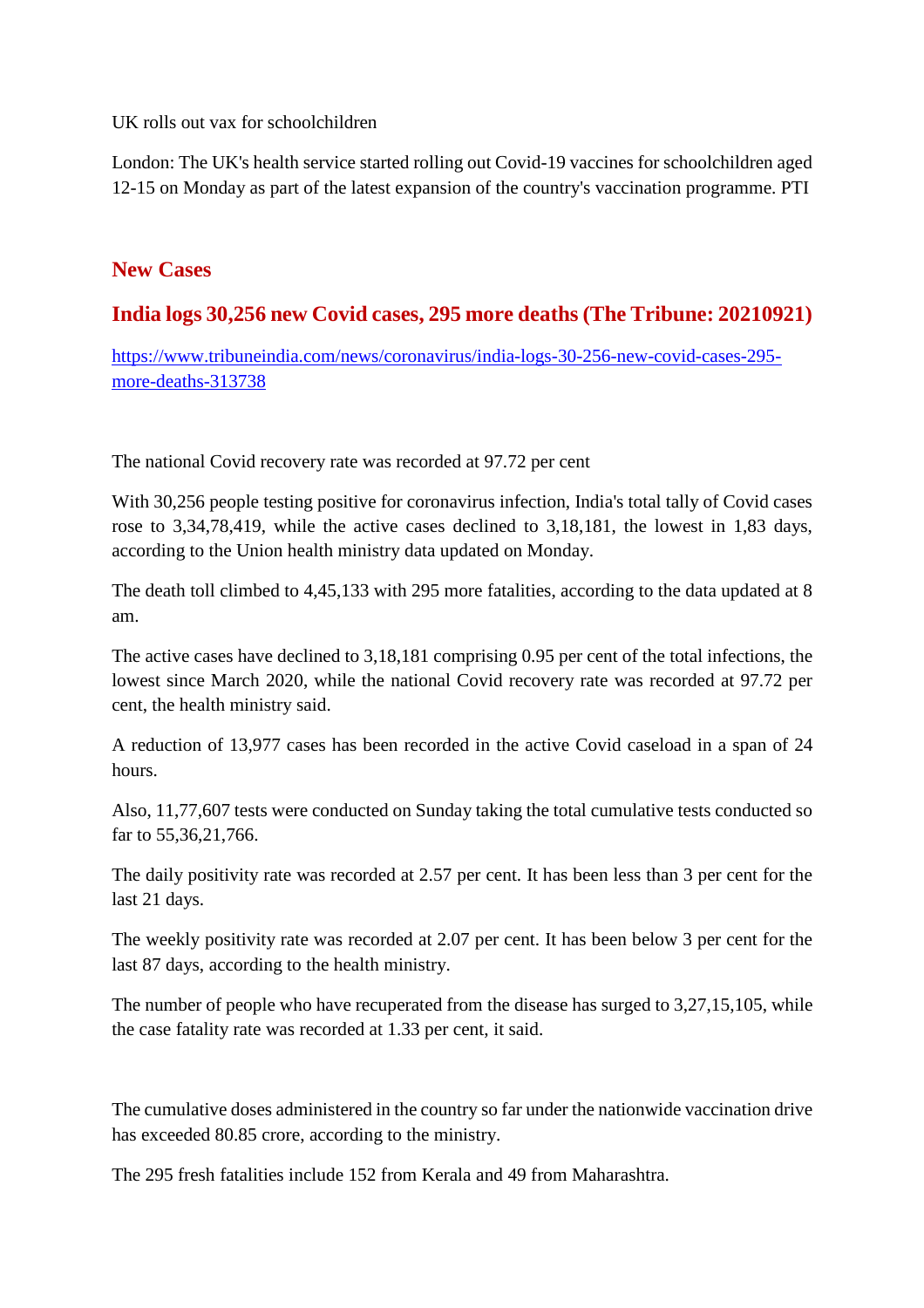Of the 4,45,133 deaths reported so far in the country, 1,38,518 are from Maharashtra, 37,603 from Karnataka, 35,337 from Tamil Nadu, 25,085 from Delhi, 23,591 from Kerala, 22,887 from Uttar Pradesh and 18,652 from West Bengal. PTI

### **Vaccine**

**Pfizer says its vaccine is safe for children aged between 5 and 11 (Hindustan Times: 20210921)**

**https://epaper.hindustantimes.com/Home/ArticleView**



 $14-$ 

year-old gets the Pfizer shot in Brazil. The vaccine dose tested for younger children was onethird the adult shot.

Pfizer Inc. and partner BioNTech SE said their Covid-19 vaccine was safe and produced strong antibody responses in children ages 5 to 11 in a large-scale trial, findings that could pave the way to begin vaccinating grade-school kids within months.

The long-awaited results offer one of the first looks at how well a Covid vaccine could work for younger children. Pressure to immunise kids has been on the climb in the US, where a new school year has started just as the delta variant is fuelling a surge in cases.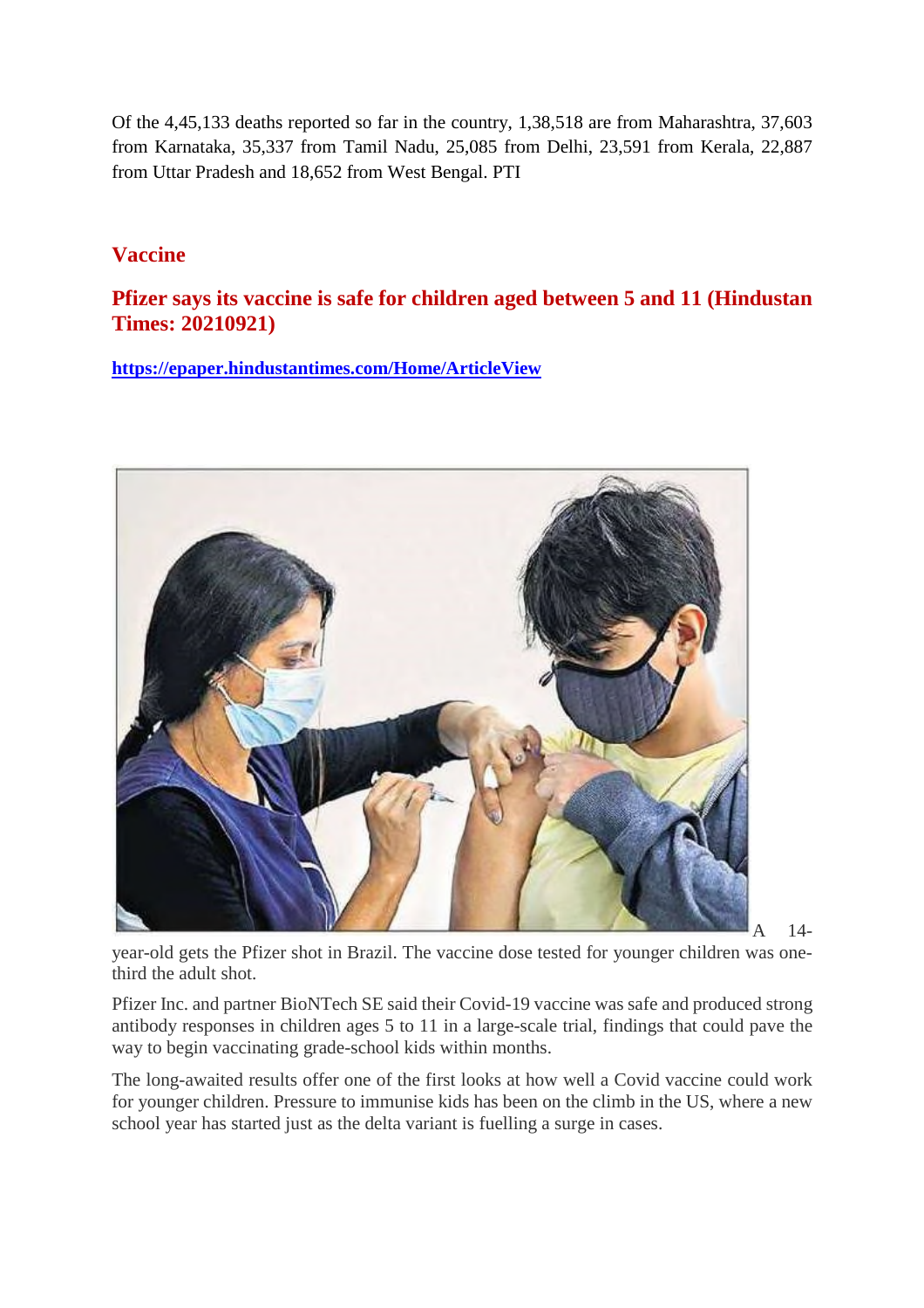In a trial with 2,268 participants, two shots of a 10 microgram dose -- one-third the adult shot -- produced antibody levels comparable to those seen in a trial of 16-to-25-year-olds who got the adult dose, the companies said, with similar side effects.

Pfizer and BioNTech said they plan to submit the data as part of a near-term request for an emergency-use authorization from the US Food and Drug Administration, and to share it with regulators in Europe as well.

"Since July, paediatric cases of Covid-19 have risen by about 240% in the US, underscoring the public health need for vaccination," Pfizer chief executive Albert Bourla said in a news release.

"These trial results provide a strong foundation for seeking authorisation of our vaccine for children 5 to 11 years old, and we plan to submit them to the FDA and other regulators with urgency," Bourla added.

An outside expert said scientists want to see more details but called the report encouraging.

"These topline results are very good news," said Dr Jesse Goodman of Georgetown University, a former FDA vaccine chief. The level of immune response Pfizer reported "appears likely to be protective".

Many Western countries so far have vaccinated no younger than age 12, awaiting evidence of what's the right dose and that it works safely. Cuba last week began immunising children as young as 2 with its homegrown vaccines and Chinese regulators have cleared two of its brands down to age 3.

While kids are at lower risk of severe illness or death than older people, more than 5 million children in the US have tested positive for Covid-19 since the pandemic began and at least 460 have died, according to the American Academy of Pediatrics. Cases in children have risen as the delta variant swept through the country.

The Pfizer study still is ongoing, and there haven't yet been enough Covid-19 cases to compare rates between the vaccinated and those given a placebo — something that might offer additional evidence.

The study isn't large enough to detect any extremely rare side effects, such as the heart inflammation that sometimes occurs after the second dose, mostly in young men. The FDA's Marks said the paediatric studies should be large enough to rule out any higher risk to young children. Pfizer's senior vice president Dr. Bill Gruber said that once the vaccine is authorised for younger children, they'll be carefully monitored for rare risks just like everyone else.

A second US vaccine maker, Moderna, also is studying its shots in elementary school-aged children. Pfizer and Moderna are studying even younger tots as well, down to 6-month-olds. Results are expected later in the year.

FDA acting commissioner Janet Woodcock said that once the agency receives the application, its process for determining if the vaccine is safe and effective for children in the younger age group includes verifying the manufacturing processes for the lower concentrations of the shots and any study of its safety.

"We'll look at the clinical data and make sure that children responded to the vaccine the way we would expect," Woodcock said during an appearance on former Biden administration official Andy Slavitt's podcast.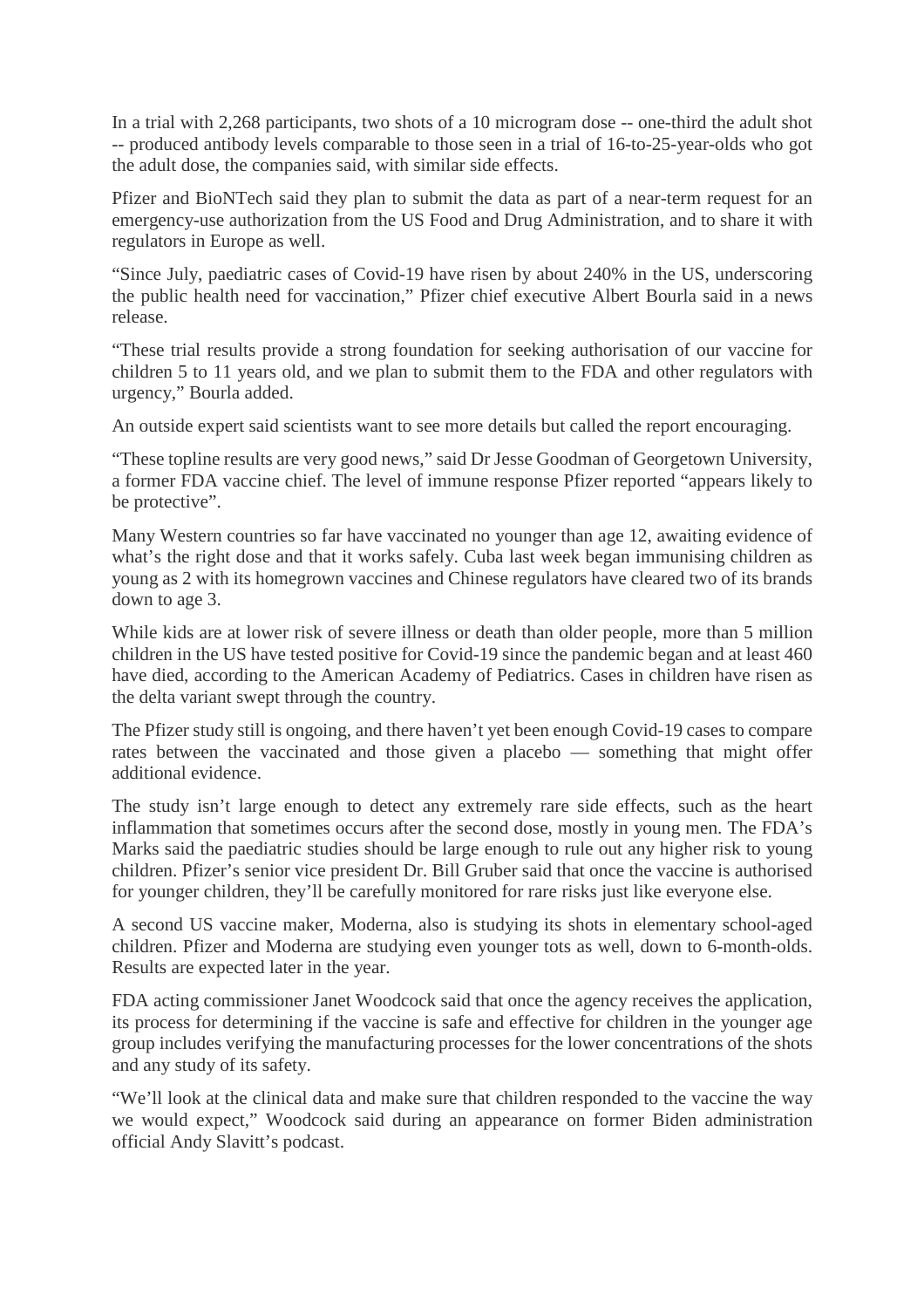### **Vaccination**

### **Record 1-day jabs as Capital nears 33% fully vaxxed level (Hindustan Times: 20210921)**



https://epaper.hindustantimes.com/Home/ArticleView

There over 210,000 doses of coronavirus vaccines administered in Delhi on Monday, the most in a single day so far.

The record vaccination came as Delhi closes in on fully inoculating five million adults, which is a third of the 15 million population eligible for a shot.

As of 7pm, the Co-WIN dashboard showed 210,498 doses were administered on Monday, breaking the previous record of 207,000 on June 26.

The data did not reveal the first- and second-dose split for Monday's vaccinations — this will be available on Tuesday.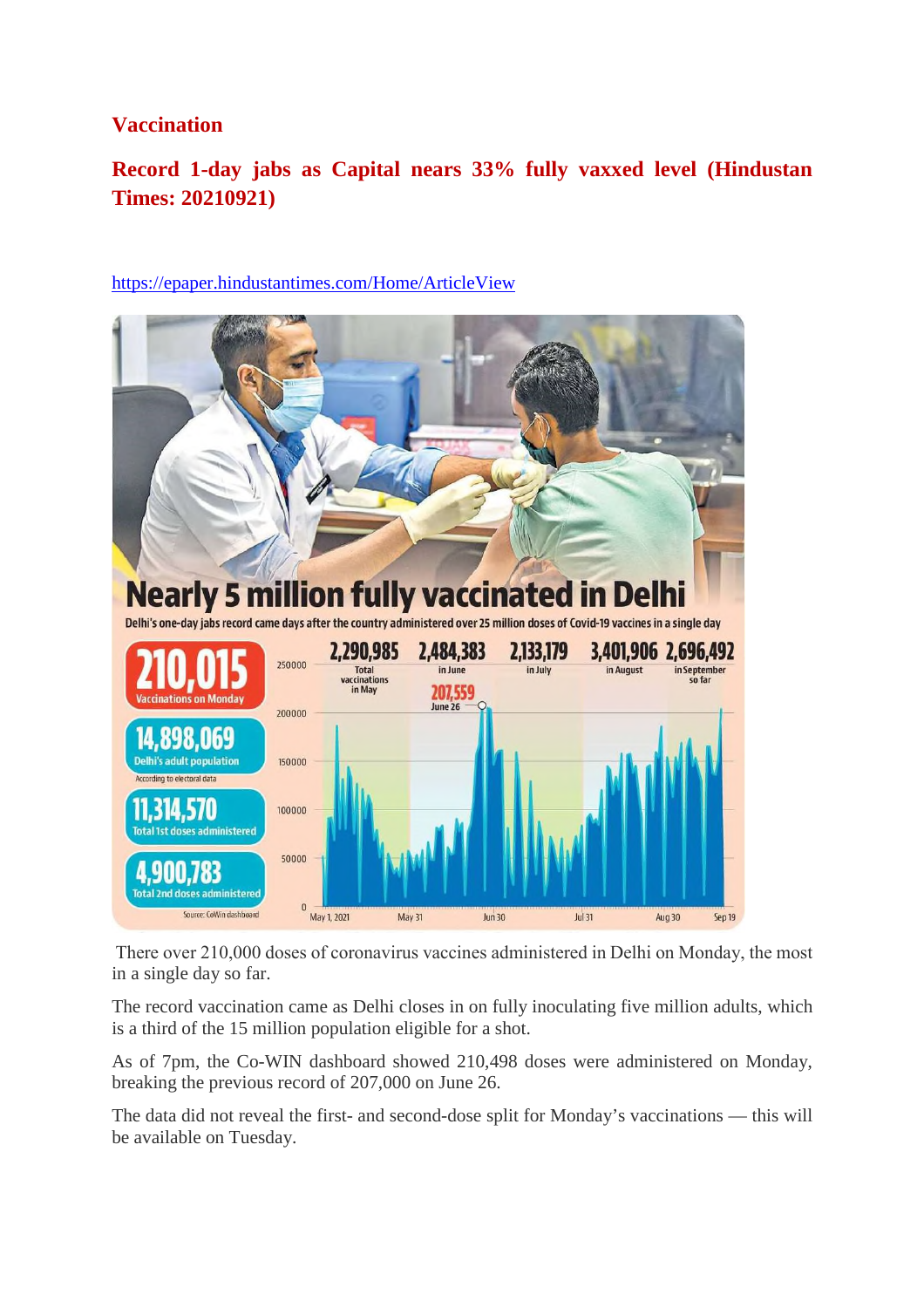In 20 days of September, Delhi administered an average of 134,824 doses a day. In August, the average was 109,738.

Delhi's record vaccination rate comes after the nationwide record of over 25 million on September 17, when the peak surpassed the previous high by more than twice.

The Covid-19 vaccination drive began on January 16, and in that time, over 11 million people in Delhi - or 75% of the adult population - has received at least one dose, according to the dashboard.

Monday is only the fifth time the number of doses administered in a day has crossed the 200,000 mark. It last happened on on June 26, 27, and 29, and on September 18.

Officials said the spike is because there are now enough doses to meet demand. "Vaccinations have picked up now because we are getting enough doses from the store. During the last couple of months, we used to receive a limited number of jabs," said a senior district official from West district, asking not to be named.

In May, when the central government opened vaccination for all adults, states were to purchase doses for those between the ages of 18 and 45 at a higher price. The policy was changed on June 21, when the Centre decided to buy 75% of all doses manufactured in the country in a month to provide it free to states for immunising all adults. The other 25% is reserved for the private sector hospitals. The previous policy led to shortages in doses with the vaccine manufacturers having to interact with multiple governments.

After the switch in the policy, there was an initial spurt in vaccination with doses left over from the batch meant to vaccinate those above the age of 45 years being used for the 18 to 45 age group.

But, Delhi ran into shortages soon and the state stopped administering first doses of Covaxin for a month and Covishield for a week when those who received their first dose in May became eligible for their second dose.

Central government officials last week said that 200 million doses of Covishield and 35 million doses of Covaxin will be available in September, which they said will adequately meet states' demands.

"Vaccination is increasing in the city. A combination of natural immunity from infection and vaccine coverage of over 80% should protect against variants (which do not breach the immunity completely). The second dose has been administered in over 30% of the eligible population, but it will increase further. Fewer people have received their second dose because most have been given Covishield which has a long interval between two doses. Covid-19 appropriate behaviour is still important because even vaccinated individuals can be infected, even if they do not show the symptoms, or they may pass on the infection to unvaccinated individuals who might get a severe disease," said Dr Nandini Sharma, professor of community medicine at Maulana Azad Medical College.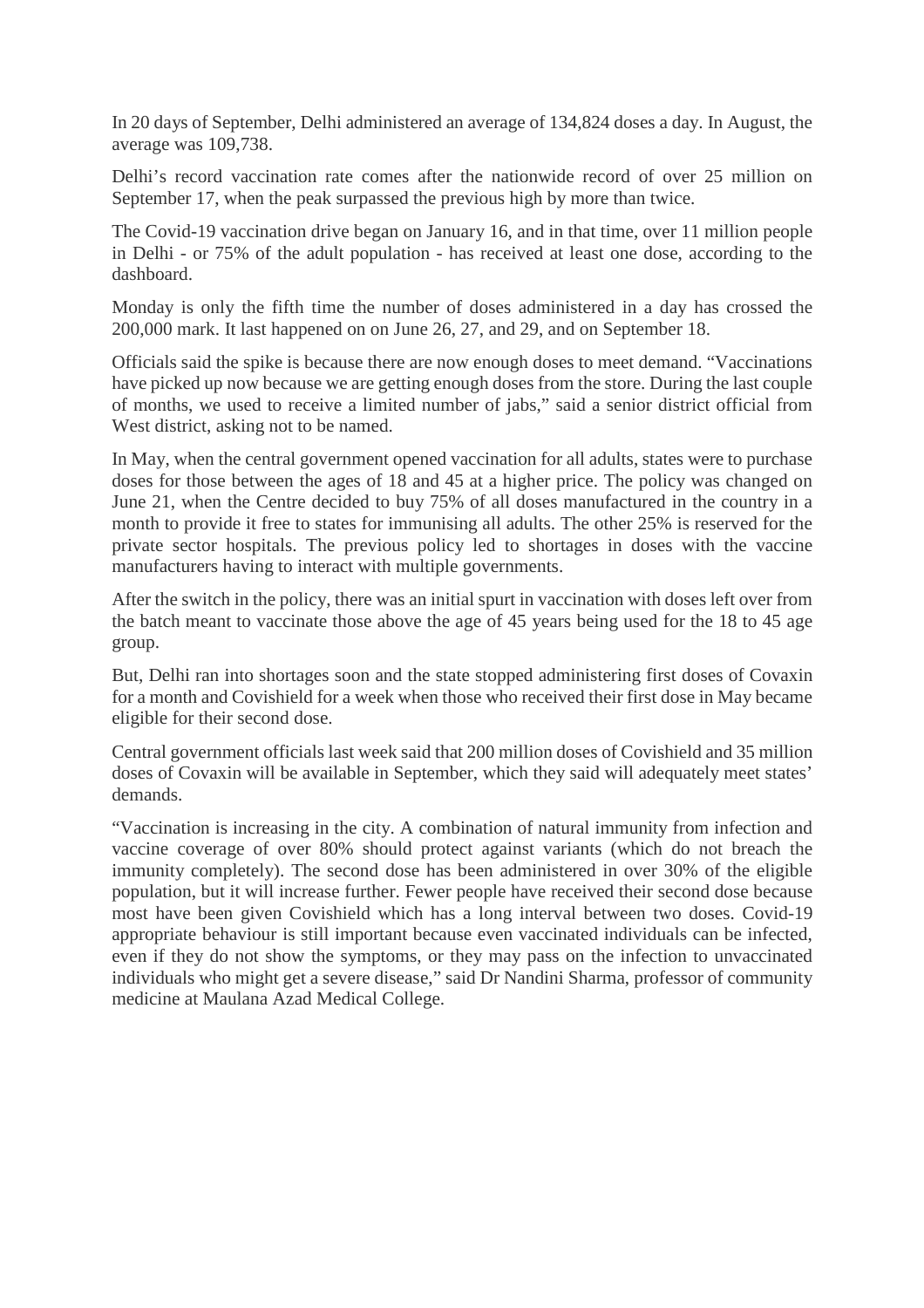### **IUD devices**

## **IUD devices and their side effects: A gynecologist elaborates (The Indian Express: 20210921)**

https://indianexpress.com/article/lifestyle/health/iud-devices-side-effects-misconceptiongynecologist-reproductive-health-7521470/

"The IUD's initial side effects can include cramps and back pain after insertion. These symptoms last for a few hours"

IUD, what is an IUD, advantages of IUD, side effects of IUD, intrauterine device, contraception options, pregnancy, reproductive health, indian express newsAn IUD birth control copper coil device. (Photo: Getty/Thinkstock)

It is important for sexually-active people to learn and educate themselves about the various contraceptive options available to them. A lot of people opt for IUD, which stands for intrauterine device (also known as a 'copper T'). It is used as a contraceptive, wherein a small T-shaped device is planted in the uterus. It works by preventing the egg from being fertilized by the sperm.

Experts say that the longevity of the device depends on its kind. It can be used for 5 to 10 years after it has been placed.

But, are intrauterine devices effective?

According to Dr Hemavathi Srinivasan, consultant in feto-maternal medicine and obstetrics and gynaecology, Motherhood Hospital, Bangalore, intrauterine devices are effective up to almost 99 per cent. "Devices like IUDs prove to be highly effective because there is no scope of making a mistake or not remembering to take the pill. Once the intrauterine device is placed, one does not need to care about it or remember it until it terminates or stops working," she says.

ALSO READ |Pills, patches and rings: The modern woman is discovering newer contraception methods

The doctor goes on to answer some important reproductive health questions.

Can one exercise with the device in place?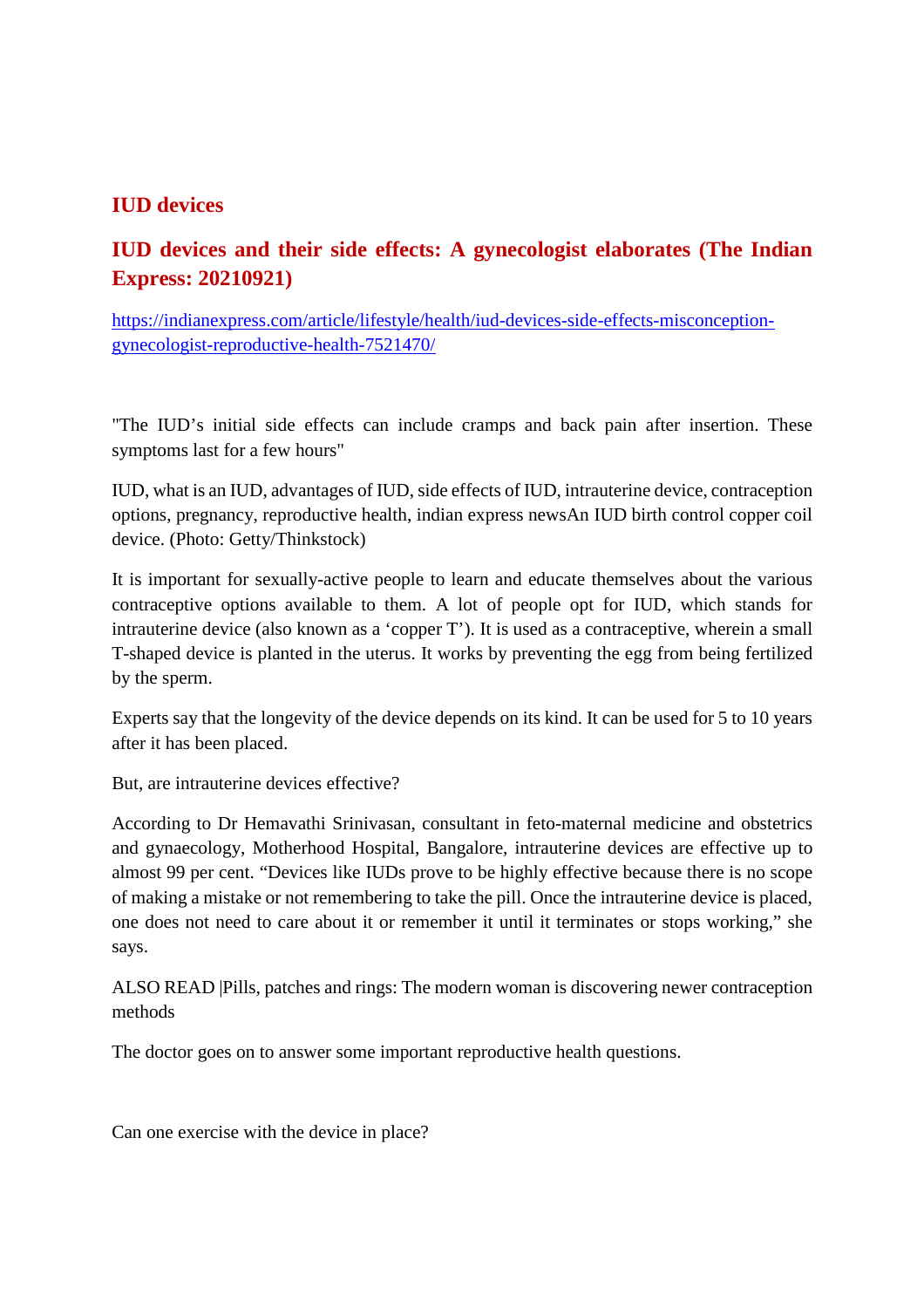The IUD's initial side effects can include cramps and back pain after insertion. These symptoms last for a few hours, so you may need to wait until the next day to exercise. Some women experience bleeding, cramping, and pain for a couple of weeks and may wish to wait longer. There is no medical reason to avoid exercise after insertion of IUD.

Is there anyone who shouldn't use an IUD?

The IUD is not considered the best choice for those who have heavy bleeding, painful periods, as it is likely to make it worse.

Can IUD be used while breastfeeding?

Yes, although breastfeeding alone can delay the return of your periods and does lightly reduce the chance of another pregnancy. It isn't a reliable contraceptive, and it is possible to become pregnant while breastfeeding even before you have periods.

Can IUD be put in after miscarriage or termination?

The IUD can be put in immediately after miscarriage or termination of pregnancy in most cases.

Can IUD be put in after childbirth?

The IUD can be inserted straight after C-section or vaginal delivery.

Can I use a menstrual cup with IUD?

Yes. It is recommended waiting for six weeks after the insertion of IUD before using the cup. They also recommend checking for IUD threads after each menses.

ALSO READ |World Contraception Day 2020: A doctor debunks five myths

IUD, what is an IUD, advantages of IUD, side effects of IUD, intrauterine device, contraception options, pregnancy, reproductive health, indian express news The IUD's initial side effects can include cramps and back pain after insertion. (Photo: Getty/Thinkstock)

The side effects of an intrauterine device

Dr Hemavathi says the side effects of an IUD vary from device to device. The copper intrauterine device has no hormones in it, which means that the woman will get her periods monthly just as she would if she were not on the pill.

The side effects for this IUD include:

\* Bleeding more heavily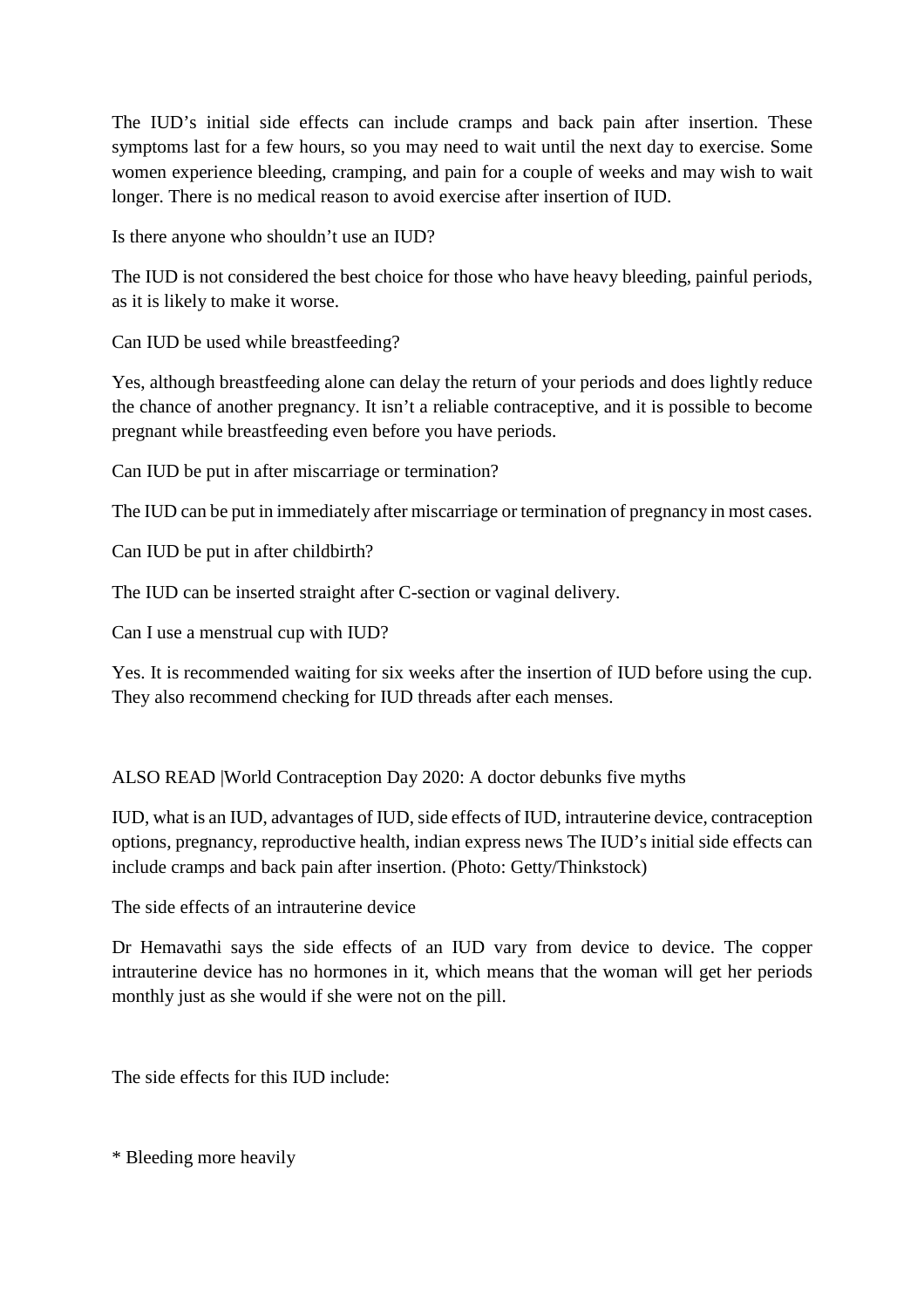- \* The period may last a bit longer
- \* Discomfort when the intrauterine device is placed
- \* May also lead to severe or minor backaches a few days after it has been placed
- \* Intense cramping

The doctor says there is another type of IUD that has hormones in  $it - it$  has progesterone impregnated in the unit or device itself. The side effects are:

\* Irregular bleeding after the first 3 to 6 months

### \* Spotting between periods

"One of the main drawbacks of using an intrauterine device is that it does not protect against sexually-transmitted diseases. The probability of getting pelvic inflammatory diseases is rare and is slightly more when the IUD is first inserted (for around 20 days after insertion)," the doctor explains.

### Advantages

- This form of contraception lasts for a much longer time than birth control pills.
- There is no known risk of perforation
- If done carefully, there is no risk of infection

#### Few misconceptions

- . It may move to other parts of the body
- . It may increase the risk of cancer
- . It may cause infertility
- . It increases the risk of birth defects and or miscarriages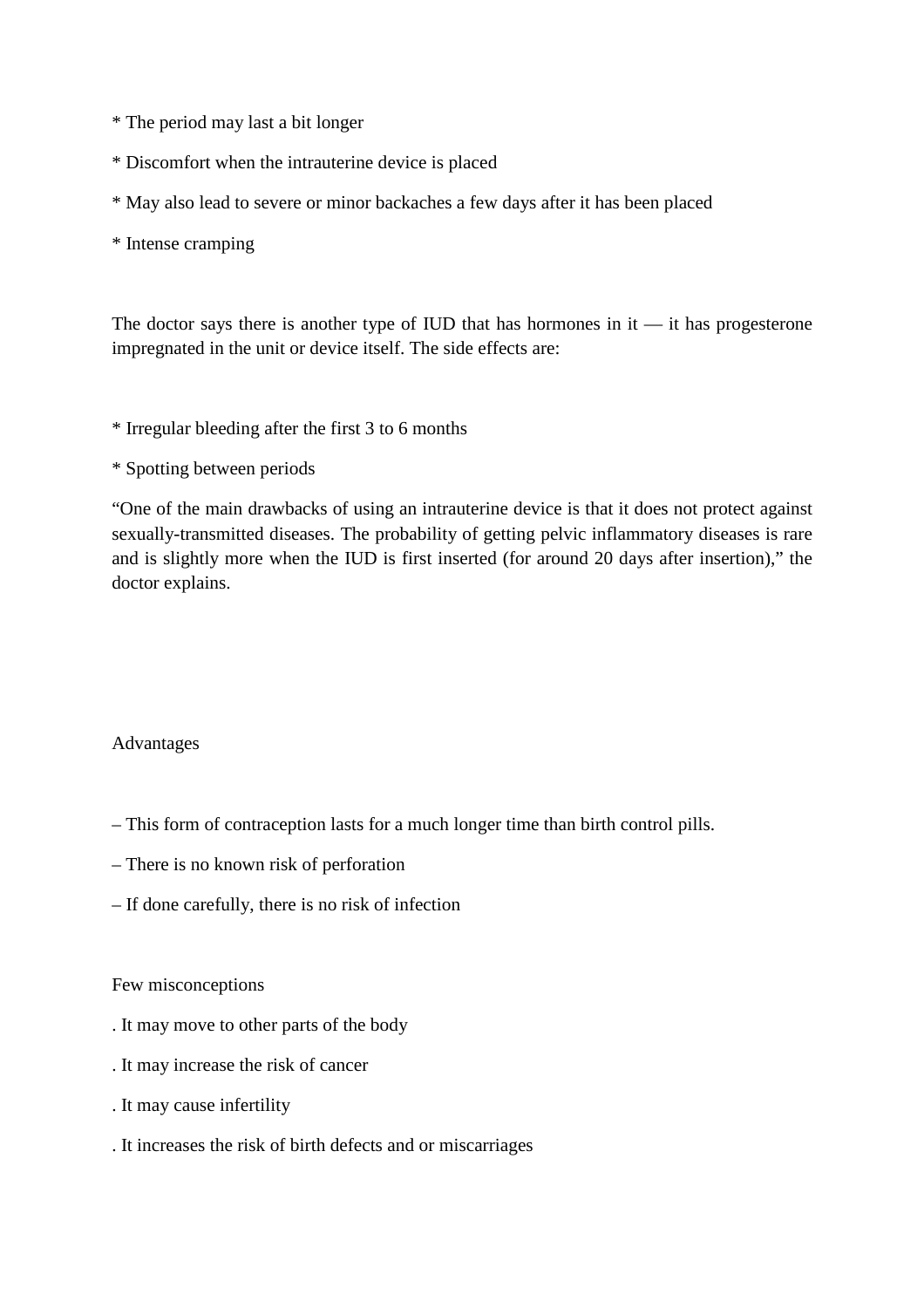### **Alzheimer's care amid pandemic**

### **Alzheimer's care amid pandemic: All you need to know(The Indian Express: 20210921)**

https://indianexpress.com/article/lifestyle/health/world-alzheimers-day-2021-managementcovid-pandemic-symptoms-treatment-7511909/

World Alzheimer's Day 2021: Amid pandemic, rapid memory deterioration has been seen among Alzheimer's patients, as Covid invasion affects the neurological system, say doctors

dementia, dementia prevention, dementia risk,dementia factors, mental health, mental illness, indian express, indian express newsHere's what to know about Alzheimer's. (Source: Getty/Thinkstock)

The Covid-19 pandemic has transformed our lives, posing a set of severe diseases. Experts say serious Alzheimer's patients are generally more at risk of paranoia, anger, confusion, depression etc. Hence, they require assistance and personal care at every stage. Their treatment has also been massively affected due to the unprecedented changes brought about by the pandemic. So this World Alzheimer's Day 2021, here's what you need to know about Covid and Alzheimer's.

Alzheimer's causes problems with memory, thinking and behaviour. In the early stage, symptoms may be minimal, but they can worsen. "The rate at which the disease progresses is different for everyone, but on average, people with Alzheimer's live for eight years after symptoms begin," says Dr Sahil Kohli, Consultant, Neurology, Narayana Superspeciality Hospital, Gurugram.

ALSO READ |FDA approves new drug to treat Alzheimer's; here's what experts in India have to say

According to him, in India, more than four million people have some form of dementia. Worldwide, at least 44 million people are living with dementia, making the disease a global health crisis that must be addressed. Alzheimer's disease is the most common form of dementia and may contribute to 60-70 per cent of cases. It is estimated that the cases will double in India by 2030 and treble by 2050.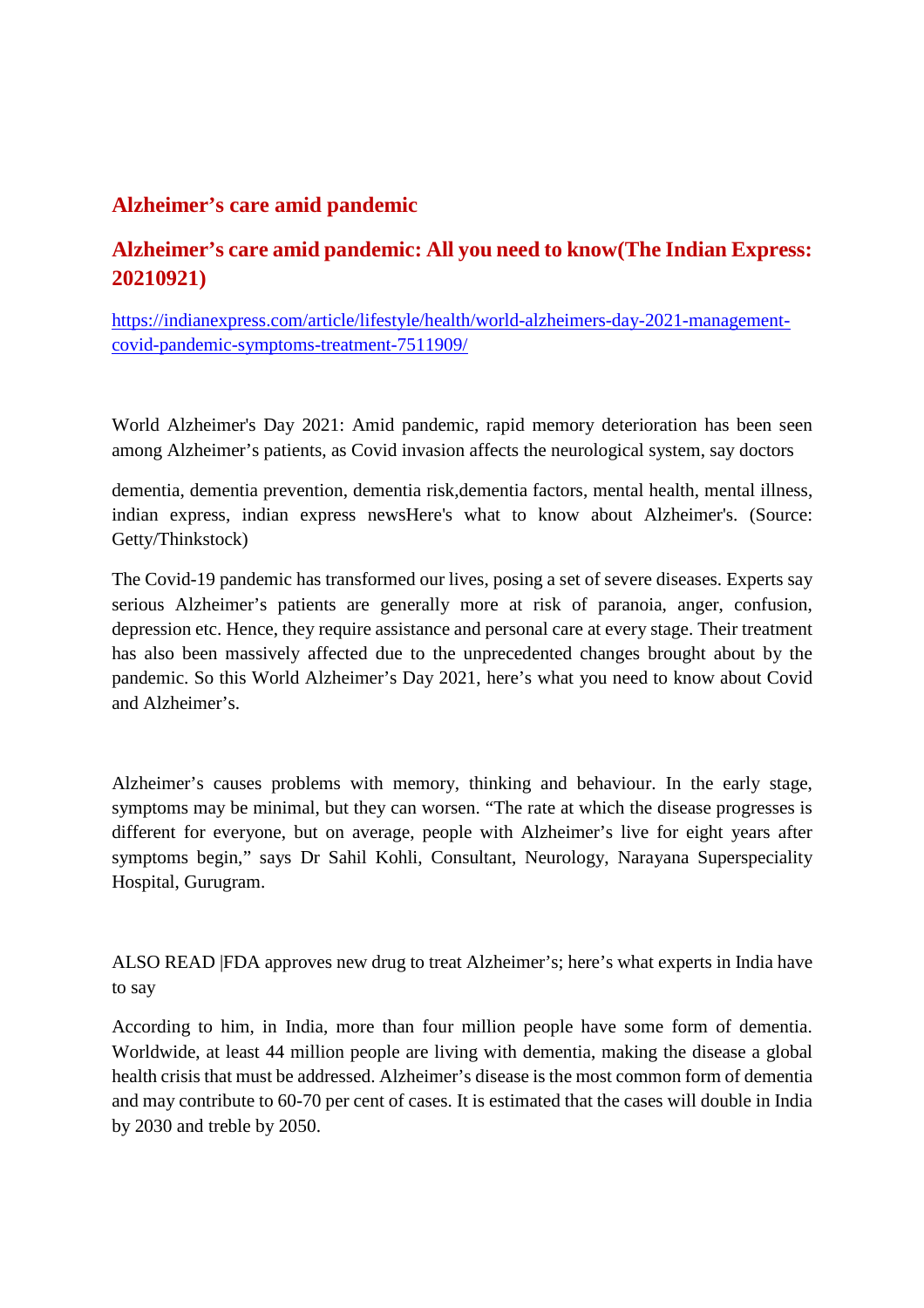Dr Amit Srivastav, Senior Consultant, Neurology, Dharamshila Narayana Superseciality Hospital says a recent study conducted by UK Biobank on 40, 000 participants has definite evidence of brain damage (loss of cells in the brain) post-Covid as documented by serial followup scans.

"These patients presented with new-onset dementia or a sudden deterioration of cognitive capabilities in patients with early dementia/Alzheimer's disease. Also, prolonged isolation due to Covid rules in general and during hospitalisation, in particular, has an adverse impact on all Alzheimer's/dementia patients. Also, discontinuation or badly managed treatment regime also caused a lot of problems," he says.

Alzheimer's disease, Alzheimer's cure, Alzheimer's treatment, dementia, how is Alzheimer's treated, China new cure for Alzheimer's, GV-971, Oligomannate, Indian express explained Alzheimer's disease is a progressive brain disorder that destroys brain cells and nerves, and disrupts the message-carrying neurotransmitters. (Source: Getty Images/Thinkstock)

Considering the current scenario, two aspects need immediate focus, says Dr Rajul Aggrawal, Senior Consultant, Neurologist, Sri Balaji Action Medical Institute, New Delhi.

\*More people are falling under the category of senior citizens and getting prone to Alzheimer's or Alzheimer-related symptoms.

\*Since the pandemic hit, rapid memory deterioration has been seen among Alzheimer's patients as Covid affects the neurological system, too.

"In the coming times, we may witness rapid increase in the number of Alzheimer's patients. Also, they are susceptible to infections like pneumonia and Covid can potentially put them more at risk. Hence along with the regular treatment, prevention from Covid should be priority," Dr Aggrawal notes.

ALSO READ |Obesity may exacerbate effects of Alzheimer's disease: Study

Common symptoms may include

\*Memory loss is the most common sign, like forgetting important dates or events; asking for the same information repeatedly; increasingly need help to remember.

\*Difficulty concentrating and taking much longer to do things than it did before.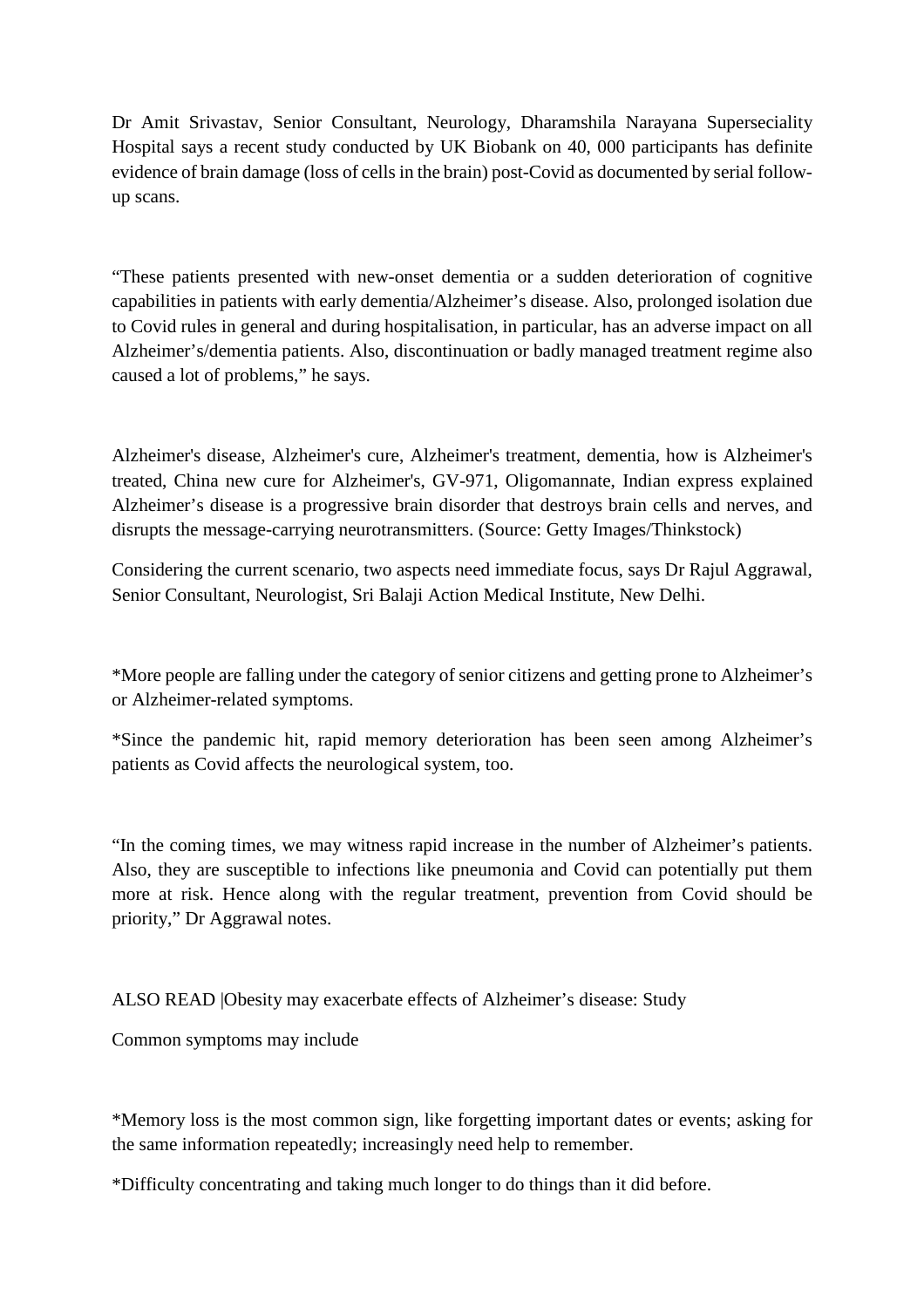\*Difficulty in planning or working with numbers.

Alzheimer's disease, memory loss, signs, indian express, indian express news With Alzheimer's, a person may witness a persistent decline in their intellectual abilities. (Source: Getty/Thinkstock)

\*Difficulty completing familiar tasks. People may have trouble driving to a familiar location, remembering the rules of a favourite game.

\*Confusion with time or place; forgetting where they are or how they got there. Patients lose track of dates, seasons, and passage of time.

\*Trouble understanding visual images and difficulty reading, judging distance, and determining colour or contrast which may cause problems while driving.

\*Problems with words in speaking or writing. They may even stop in the middle of a conversation and have no idea how to continue or may even repeat themselves.

\*Misplacing things and losing the ability to retrace steps.

\*May use poor judgment when dealing with money.

\*Withdrawal from work or social activities: They start to distance themselves from hobbies, social activities, work projects or sports, avoid social or family functions or events.

\*Changes in mood and personality: They can become confused, suspicious, depressed, fearful or anxious. They may be easily upset at home, at work, and with friends.

The standard treatment goals of dementia management include

\*Early diagnosis.

\*Manage behaviour and psychological symptoms.

\*Better caregiver support.

\*Timely diagnosis of Alzheimer's helps both patients and families. This gives valuable time to start the treatment to slow down memory loss.

Is Covid-19 linked to Alzheimer's disease?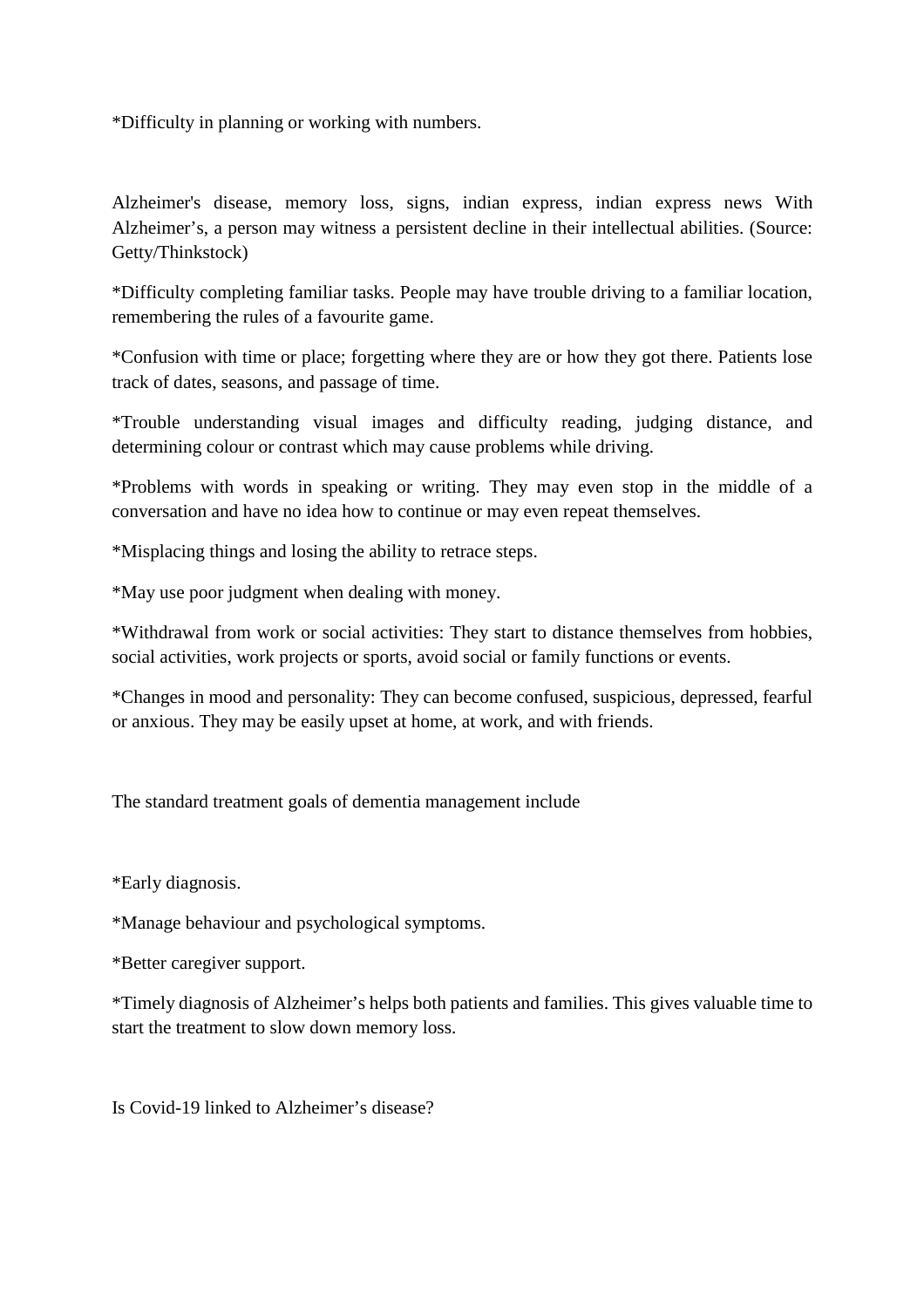In various studies, there is an early suggestion that Covid-19 can have long-term implications like forgetfulness and execution and language problems, and many others have shown Covid may accelerate Alzheimer's related symptoms. "A study from Cleveland clinic discovered a close relationship between virus and proteins/genes associated with Alzheimer's like dementia. More research and long-term studies will be needed to validate these early results and things will become clear in the time to come," says Dr Kohli.

Lucknow News

Akhara Parishad chief Mahant Narendra Giri found dead in UP, his 'suicide note' blames his disciple

Mayawati: Charanjit Singh Channi as Punjab CM is election stunt, Congress still doesn't trust Dalits

Uttar Pradesh: Cap at gatherings increased to 100 people

### CLICK HERE FOR MORE

 $\bigotimes$  For more lifestyle news, follow us on Instagram | Twitter | Facebook and don't miss out on the latest updates!

 $\bigotimes$  The above article is for information purposes only and is not intended to be a substitute for professional medical advice. Always seek the guidance of your doctor or other qualified health professional for any questions you may have regarding your health or a medical condition.

### **Vaccines (The Asian Age: 20210921)**

http://onlineepaper.asianage.com/articledetailpage.aspx?id=15847754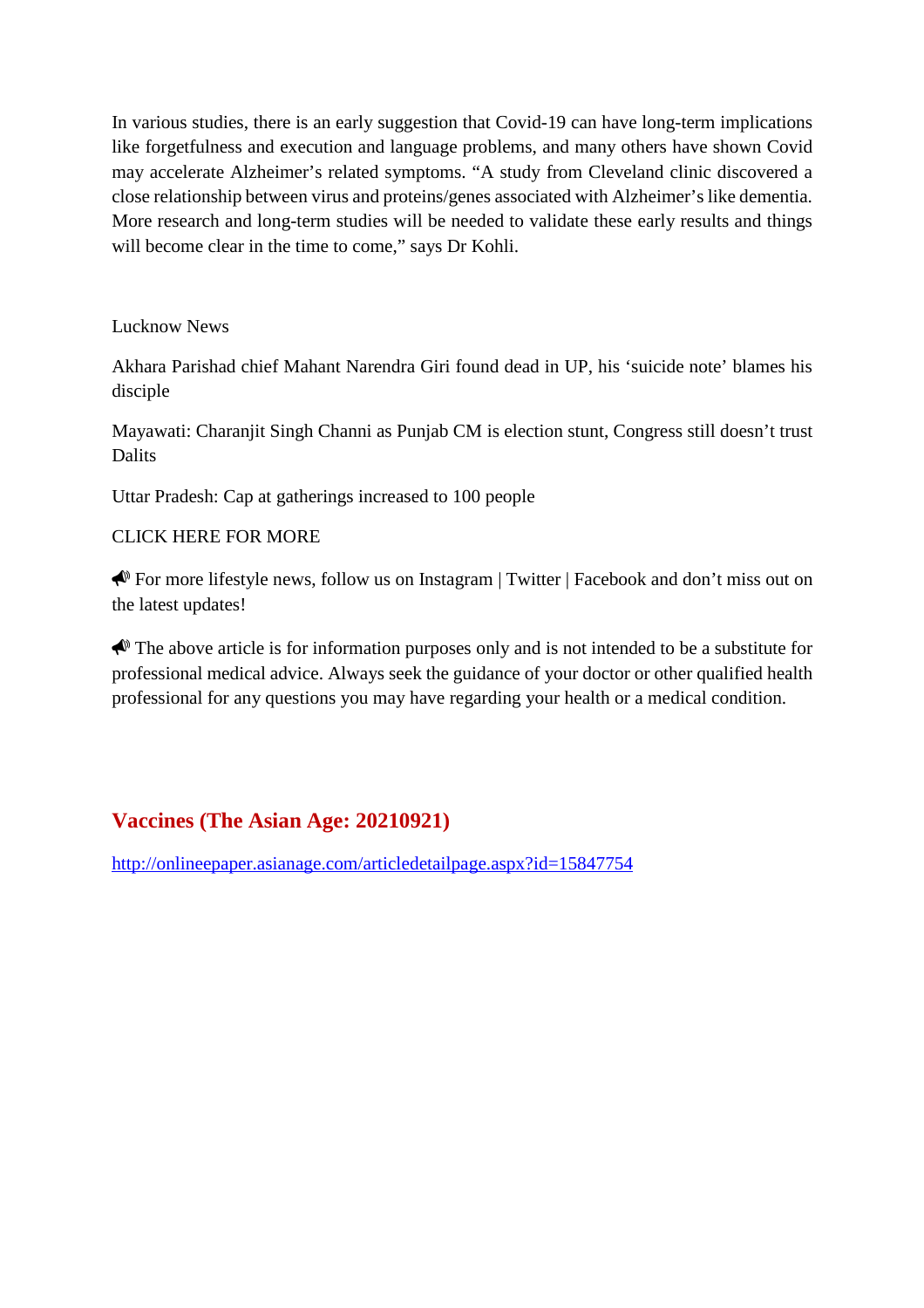# 'India will resume export, donation of Covid vaccines'

New Delhi, Sept. 20: India will resume export of surplus Covid-19 vaccines in the fourth quarter of 2021 under the "Vaccine<br>Maitri" programme and<br>to meet its commitment to the COVAX global pool, but vaccinating its own citizens remains the topmost priority of the government, Union health minister Mansukh Mandaviya said on Monday.

Addressing the media, the minister said the government will receive over 30 crore doses of Covid-19 vaccines in October and over 100 crore doses in the next three months.

He also said that cumulative doses administered so far across the country have crossed 81 crore and the last 10 crore doses were administered in only 11 days.

Asserting that vaccina-



own citi $z \cdot e$  $n<sub>s</sub>$ remains the government's topmost priori-

ty, Mr Mandaviya said the export of surplus vaccines would begin in the next quarter (October-December) under the Maitri Vaccine programme and in order to fulfil the commitment of India towards COVAX.

This is in line with our motto of "Vasudhaiva", he said.<br>He said that the surplus

supply of vaccines will be used to fulfil India's commitment towards the<br>world for the collective fight against Covid-19.

COVAX is co-led by Gavi, the Coalition for Epidemic Preparedness Innovations (CEPI) and Turn to Page 4

**Poverty (The Asian Age: 20210921)**

http://onlineepaper.asianage.com/articledetailpage.aspx?id=15847637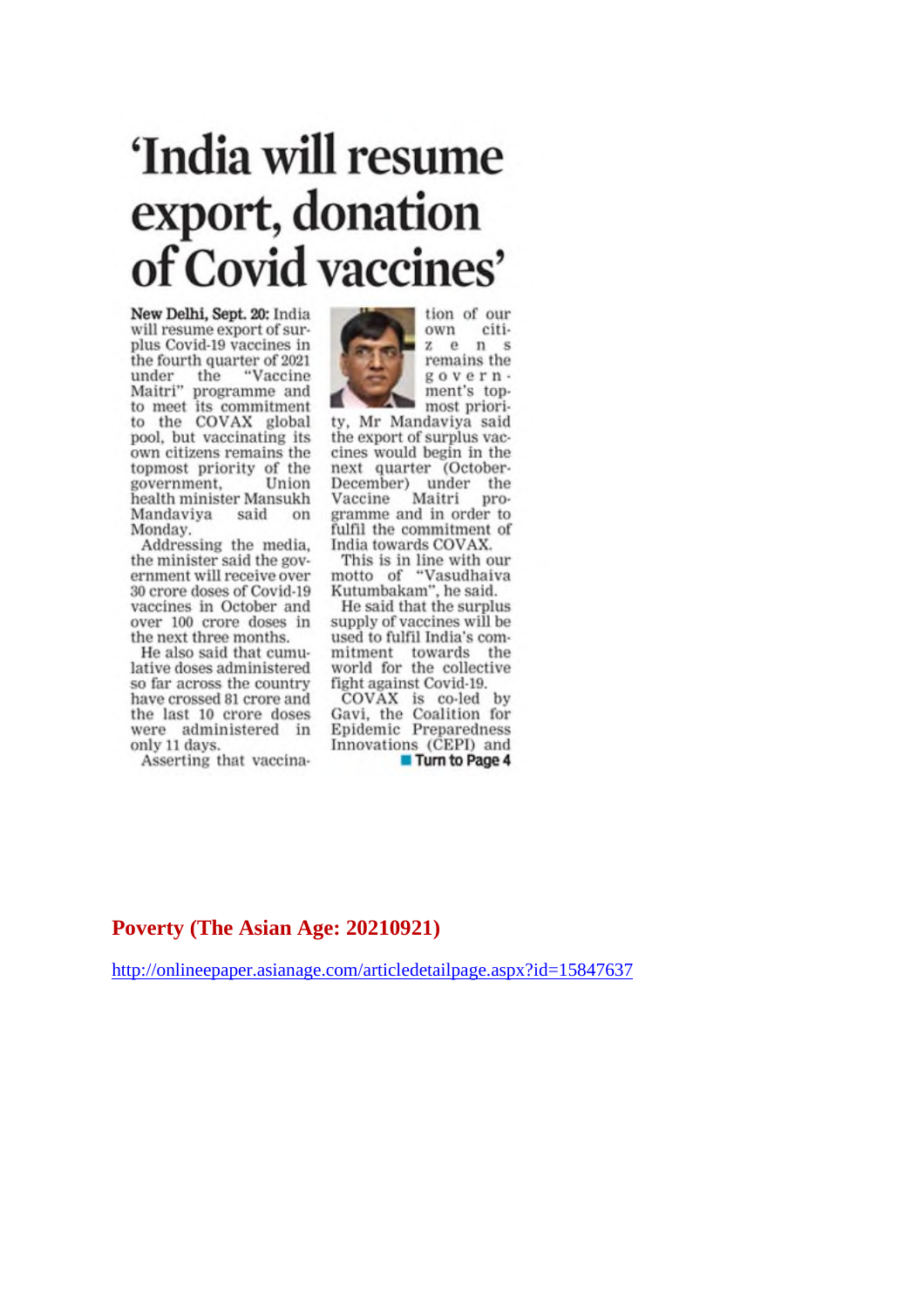

Poverty on the rise, jobs begin to vanish: Will India explode?



### **Anti-cancer compound invention**

### **Mangalore University gets patent for anti-cancer compound invention (The Hindu: 20210921)**

https://www.thehindu.com/news/cities/Mangalore/mangalore-university-gets-patent-for-anticancer-compound-invention/article36569884.ece

The invention is titled, A process for the extraction and purification of tetrandrine

Mangalore University has obtained its first patent for an invention by its two plant researchers K.R. Chandrashekar and Bhagya Nekrakalaya relating to anti-

### **Pfizer**

### **Pfizer says COVID-19 vaccine works in kids ages 5 to 11(The Hindu: 20210921)**

https://www.thehindu.com/news/international/pfizer-says-covid-19-vaccine-works-in-kidsages-5-to-11/article36565919.ece

The kid dosage also proved safe, with similar or fewer temporary side effects— such as sore arms, fever or achiness.

Pfizer said on Monday, its COVID-19 vaccine works for children ages 5 to 11 and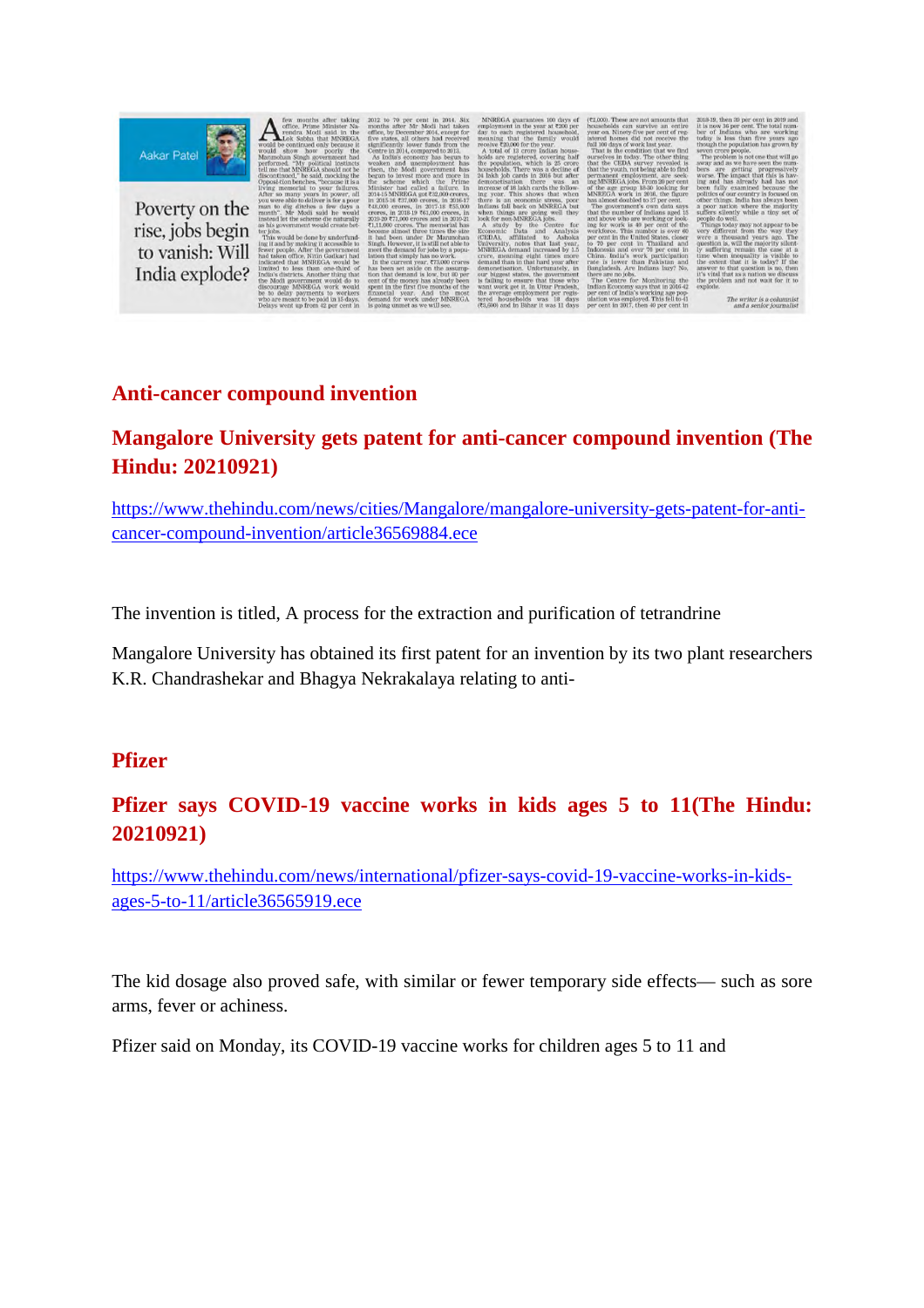### **Dengue**

**सं ामक बीमारयका नहथम रहा कहर, कुरसौली और चंपतपुर मबरत रहेएहितयात, सरकारी अपतालम मारामारीजानलेवा डगूनेएक और को लीला, कई चपेट म(Hindustan: 20210921)**

**https://epaper.livehindustan.com/kanpur**



पहुंचे सीएमओ यहां डेंगू से मौत का आंकड़ा जीरो ही बताते रहे।



2650 मरीज हैलट ओपीडी में आए

455

मेडिसिन विभाग में देखे गए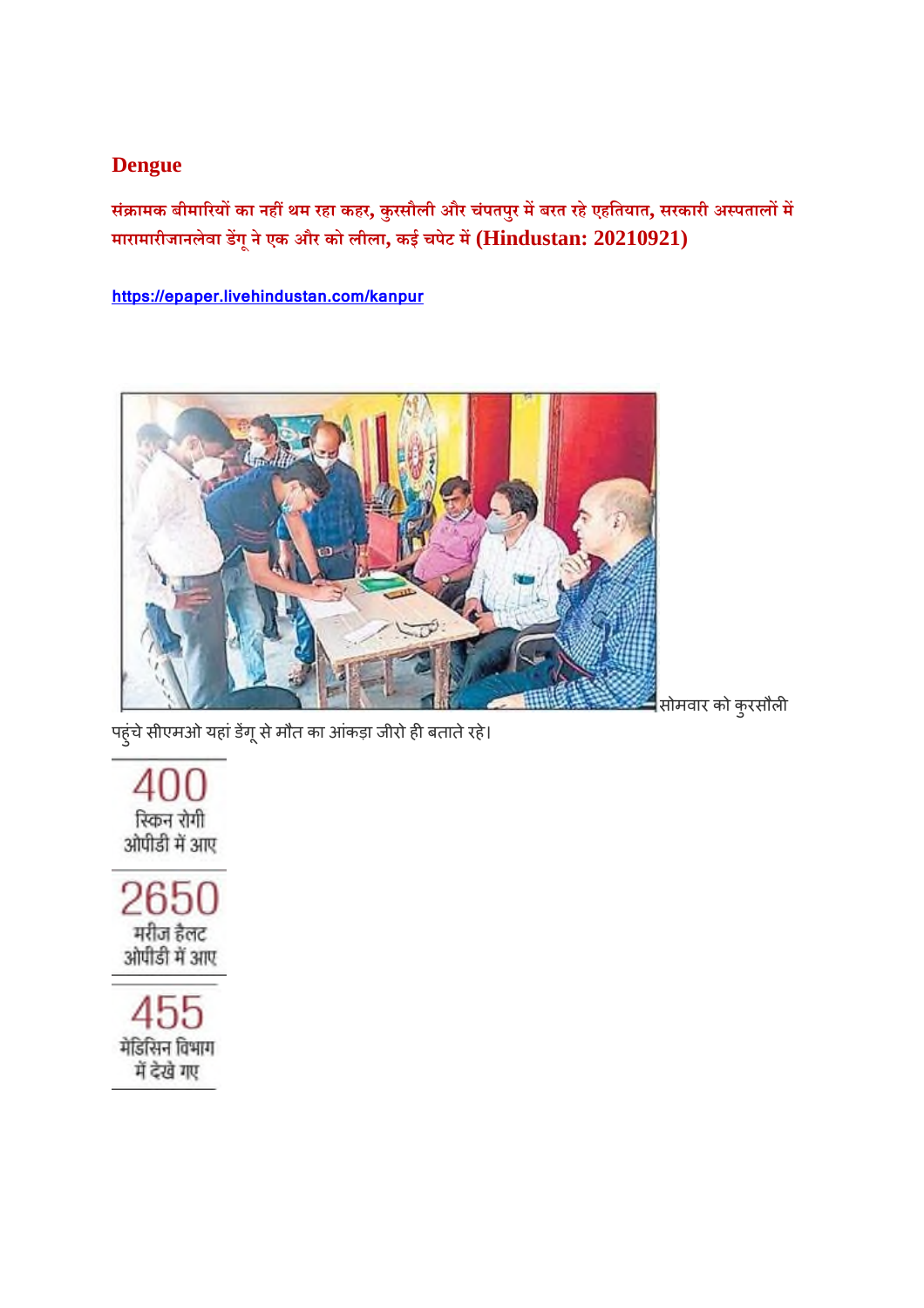

फीसदी फंगल संक्रमण रोगी



हैलट ओपीडी में सोमवार को भारी भीड़।

## **चंपतप ुर मलावामला, ब ु खार का कहर जार**

**बिधनू।** स्वास्थ्य विभाग की टीम ने सोमवार को चंपतपुर में घर-घर दौरा किया तो डेंगू फैलाने वाले एडीज मच्छर के लार्वा मिले। दवा का छिड़काव के साथ सफाई कराई गई। सीएचसी अधीक्षक एसपी <mark>यादव के मुताबिक घर की छतों पर जो पानी जमा है उससे मच्छर पनप रहे हैं। मन्नी पुरवा,</mark> पतेह्री,चम्पतपुर, गढेवा, परसौली,खड़ेसर ,कसिगवा, खड़कपुर के बाद शंभुआ में भी बुखार के मरीज मिले हैं। यहां की काजल को एक सप्ताह से बुखार है और घर पर ही इलाज करा रही हैं।

## **कानपुर | हदुतान टम**

कानपुर में डेंगू जमकर कहर बरपा रहा है। बिल्हौर में बीमारी की चपेट में आकर जहां युवक की मौत हो गई वहीं जिले में कई और इससे पॉजिटिव पाए गए। सोमवार को बुखार से भी हाहाकार मचा रहा। सरकारी अस्पताल जहां मरीजों से फुल रहे वहीं प्राइवेट में भी भर्ती होने के लिए तांता लगा रहा।

बिल्हौर के धौरहरा महादेवा गांव में जयदीप कटियार का भाई हिमांशु शिवराजपुर जिला सहकारी बैंक में कार्यरत था। पिछले सप्ताह तेज बुखार के बाद नर्सिंग होम में भर्ती कराया गया। जयदीप के मुताबिक जांच में डेंगू की पुष्टि हुई। हालत में सुधार न होने पर कानपुर के नर्सिंग होम में भर्ती कराया, जहां देर रात हिमांशु की मौत हो गई। जयदीप का कहना है कि परिवार में दो लोग डेंगू व चार लोग वायरल बुखार की चपेट में हैं। वहीं, कानपुर। कुरसौली में मिले चार डेंगू रोगियों समेत छह रोगी उर्सला अस्पताल में भर्ती कराए गए हैं। अस्पताल में पांच संदिग्ध रोगी भी भर्ती हैं। सभी को आइसोलेशन वार्ड में भर्ती कराया गया है। सीएमएस डॉ. अनिल कुमार निगम के मुताबिक डेंगू के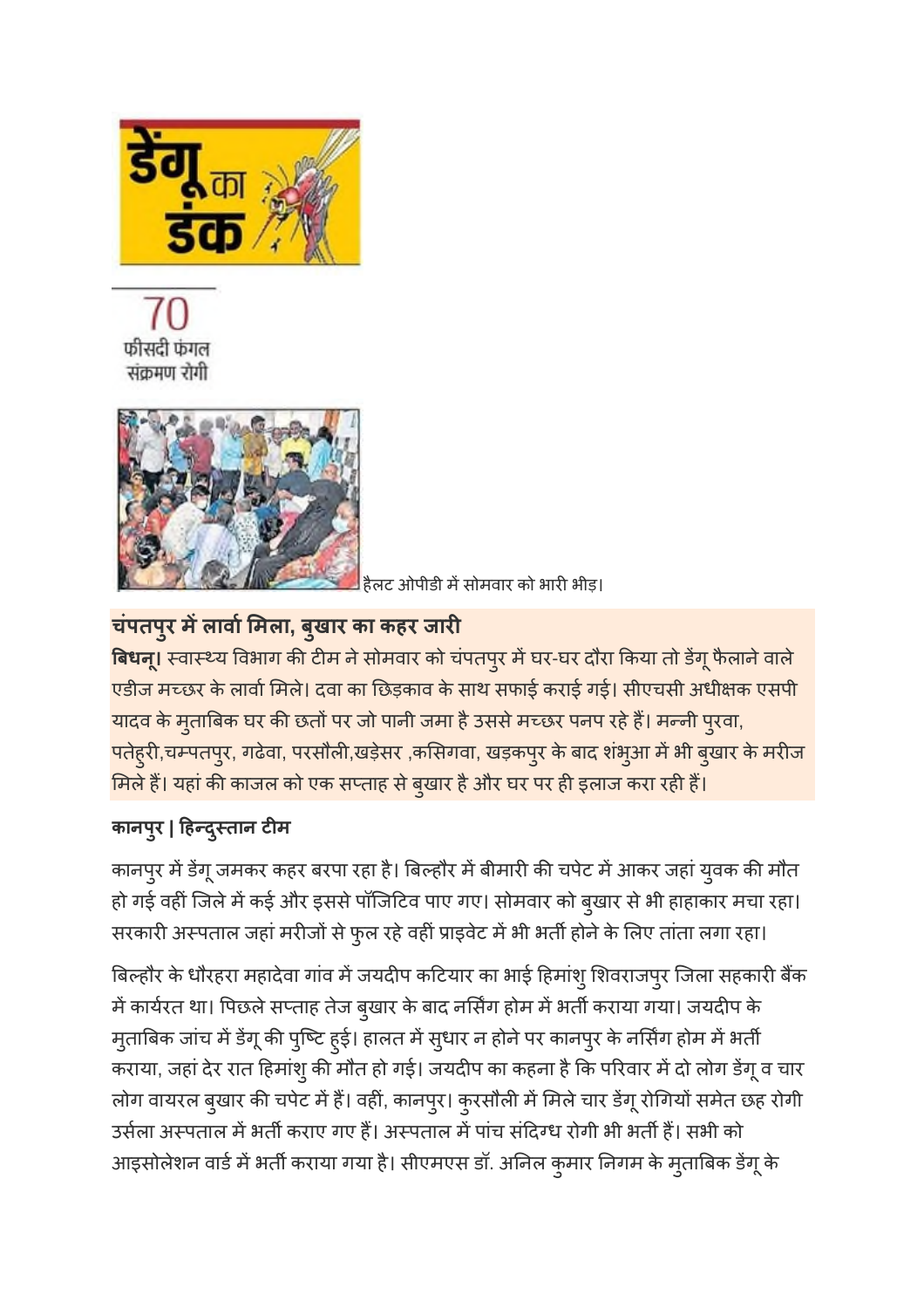लक्षणों वाले सभी बुखार मरीजों की एलाइजा जांच की जा रही है। मलेरिया के लिए भी स्लाइड बनाई जा रही है। सभी छह पॉजिटिव की हालत फिलहाल ठीक है।

## **बुखार रोगयमकमी नहं**

<mark>कानपुर।</mark> सोमवार को हैलट और उर्सला की ओपीडी खुली तो मरीजों की भीड़ जुट गई। उर्सला में परचा काउंटर पर दो लाइनें लगानी पड़ीं। सबसे अधिक मरीज मेडिसिन और स्किन रोग ओपीडी में देखे गए।

मेडिसिन विभाग की ओपीडी में आने वाले 70 फीसदी मरीज वायरल संक्रमित मिले। गैस्ट्राइटिस के मरीज भी आ रहे हैं। उन मरीजों की हालत गम्भीर मिल रही है जो डायबिटीज रोगी हैं और उनकी डायबिटीज नियंत्रित नहीं है। वायरल संक्रमण से भर्ती मरीज अधिकतर कोमार्विड हैं। उधर स्किन रोग ओपीडी में मरीजों की भीड़ रही। बाल रोग ओपीडी में मरीजों की संख्या काफी रही।

## **कुरसौलम29 मामले**

**बिठूर।** कुरसौली गांव में 29 डेंगू पॉजिटिव रोगी हो गए है। गांव के 44 घरों में डेंगू लार्वा मिला है। इससे खतरा और बढ़ गया है। लोगों को सलाह दी जा रही है कि अपने घरों की साफ-सफाई करें। ठहरे हुए पानी और कबाड़ बाहर निकाल दें। गांव में बीस दिन से बुखार का प्रकोप है। एक एककर सभी बीमार हो रहे हैं। दो मरीजों की जांच उर्सला में हुई थी, जिनकी भी रिपोर्ट डेंगू की पुष्टि हुई है। गांव में जांच टीम ने 3419 कंटेनर की जांच हुई जिनमे 44 घरों में डेंगू लार्वा मिला है। 55 लोग बीमार हैं। सोमवार को दो लोग बुखार सेपीड़त हो गए।

## **शहर मडगूके छह केस**

**कानपुर।** डेंगू के दह नए रोगी सोमवार को रिपोर्ट किए गए। कानपुर में अब कुल इन रोगियों की संख्या 136 पहुंच गई है। सीएमओ डॉ. नेपाल सिंह के मुताबिक डेंगू का लार्वा नष्ट करने का अभियान चल रहा है। सीएचसी स्तर पर टीमें निकल रही हैं। बुखार के जिन गांवों में केस अधिक मिल रहे हैं वहां टीमें सक्रिय रूप से काम कर रहीं। कुरसौली, हृदयपुर, सधौली, लाखनखेड़ा, देवहा, महादेवा, सरसौल गांव, बदैला, गरोहा, बीबीपुर, सरदारपुर, दलानपुर, कंठी नेवादा,तरीपाठकपुर में स्वास्थ्य शवर लगाए गए।